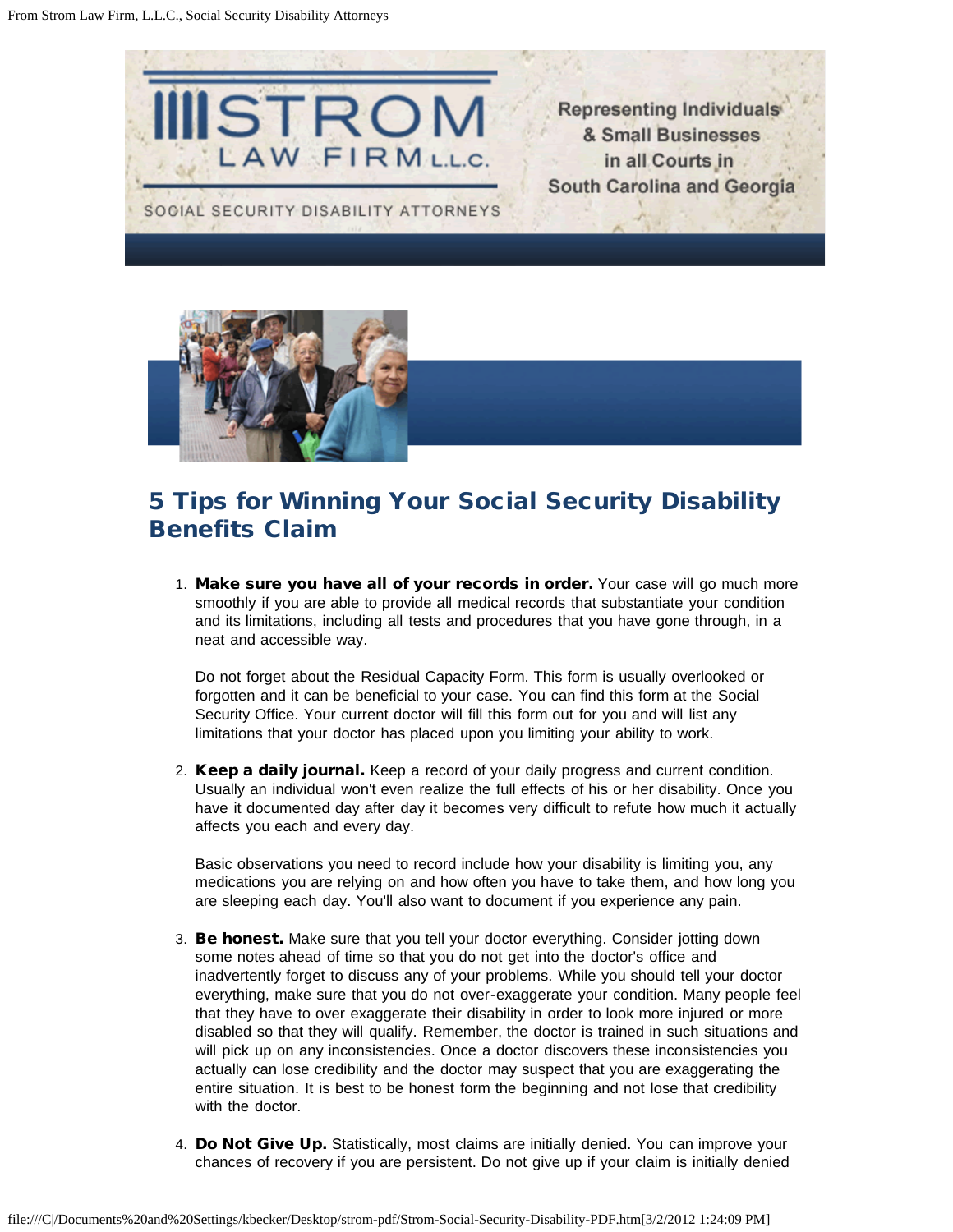and make sure that you file a timely appeal. The Social Security appeals process is subject to strict deadlines. If you do not appeal within the required time frame, you will be forced to start the disability process over again with a new claim.

Retaining the help and guidance of an experienced attorney will give you the best shot at success the first time you apply for disability. If your Social Security disability claim has been denied, don't give up. Your best course of action will be to file an appeal.

5. Consider hiring a Social Security Disability Attorney. Claimants who employ an attorney to represent them are much more likely to win than those who go without representation. This is because lawyers know what limitations need to be established to help you qualify and can help you make sure that your medical record reflects your medical condition and corresponding limitations.



## Filing for Social Security Disability Benefits

In Social Security disability cases, attorneys' fees are regulated by federal statute and are paid when you get paid. Furthermore, the Social Security Administration (SSA) must approve your attorney's fees. The Strom Law Firm files our fee agreement with SSA in every case. Attorney's fees are usually 25 percent of the past-due benefit or \$6,000 whichever is less. Our law firm will also pay out-of-pocket expenses related to your representation, such as charges for photocopying and the cost incurred for retrieving your medical records and reports. These costs will also be deducted from the past-due benefit amount. If you are awarded Social Security benefits, the Strom Law Firm will make sure that the Social Security Administration (SSA) correctly calculates your past-due benefits. If you lose, we can appeal and continue to seek benefits on your behalf by requesting a review of the hearing decision. Our disability attorneys will see your case through to the end.

If you have questions about filing for Social Security Disability Benefits, our Social Security Disability Benefits Attorney offers a free consultation to discuss your legal rights. Contact us today.